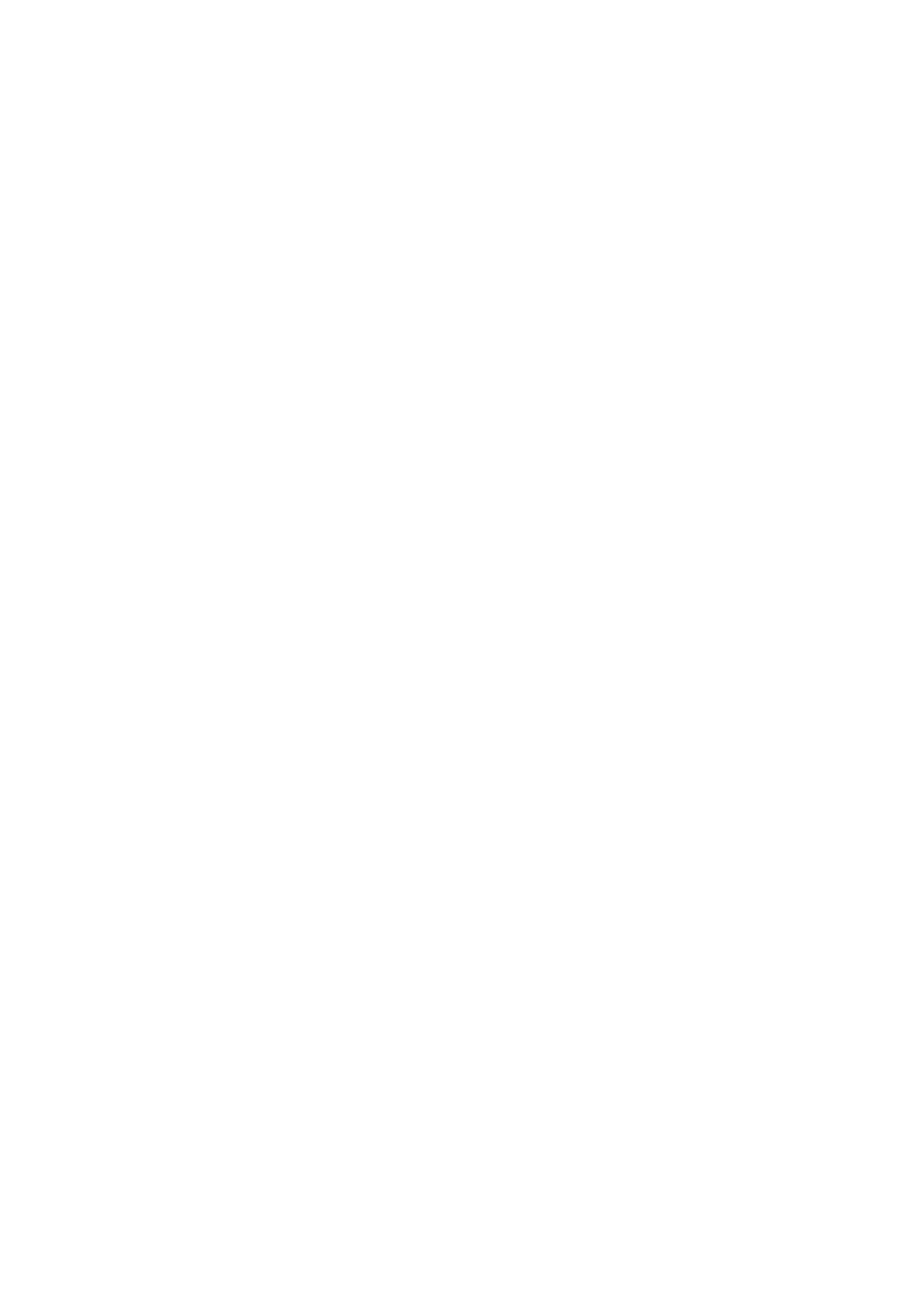

# e-mail **real time**

#### Unit edition screen



#### Lighting status monitoring map



LAMP MANAGER for managing the network of units, which is installed in the main electric panel.

The CirLamp NODES can make an installation more flexible and adaptable to each need, because it can be installed:

in the base of the light, thereby saving on installation costs, or on the lamp post to increase the security of the installed unit.

These modules communicate with the CirLAMP MANAGER via PLC, taking advantage of the electrical network. This is an advantage because there is no need to install extra communication cables or open conduits underground, thereby saving time and costs.

After the nodes are connected, the CirLAMP MANAGER gathers all the information and is able to manage each light point-to-point. The system enables controlling up to 4 time



### Results

The client was able to lower its electricity bill for lighting by 30% to 35% with the installation of the CirLAMP intelligent lighting system.

Another one of the results obtained with the CIRCUTOR intelligent street lighting control system was that the client was able to reduce response times to incidents because it had real time information on the status of the installation.

The CIRCUTOR CirLAMP system provided additional bene ts such as:

Faster response times to incidents: With fault identi cation, it is possible to know the status of alarms such as, for example, burnt out lights, lights in blinking mode and open capacitors.

Improved preventive maintenance that increases the useful life of the lights: The unit made it possible to report the operating time of each light, which in turn enabled changing them when they were reaching the end of their useful life. The system reported an event to the manager when reaching the programmed maximum operating time.

#### Query via web for lighting management

|                        |                    | Identificador CIR 1311306016 Cirl AMP |              |                      |                |          | Conectados: 17 / 17 |                           |  |
|------------------------|--------------------|---------------------------------------|--------------|----------------------|----------------|----------|---------------------|---------------------------|--|
| <b>C</b> CIRCUTOR      |                    |                                       | Versión PLC: |                      |                | 2.3.1    | Version 0.1.3       |                           |  |
|                        |                    |                                       |              |                      |                |          |                     |                           |  |
|                        |                    | Tabla de equipos                      |              |                      |                |          |                     |                           |  |
| Via WEB                | ×                  | Identificador del nodo                |              | Referencia<br>Estado |                | Latitude | Longitude           | Aberras                   |  |
|                        | 1                  | 1301350015                            | A            | Test 1               |                | 0.000000 | 0.000000            | <b>OK</b>                 |  |
|                        | $\overline{2}$     | 1301350118                            | A            | Test 2               |                | 0.000000 | 0.000000            | OK                        |  |
|                        | $\mathbf{\hat{z}}$ | 1301351074                            | A            | Test 3               |                | 0.000000 | 0.000000            | <b>OK</b>                 |  |
| <b>Cirl.ampManager</b> | ż.                 | 1301351077                            | ٨            | Test 4               |                | 0.000000 | 0.000000            | <b>OK</b>                 |  |
| Informes               | 5                  | 1301351080                            | A            | Test 5               |                | 0.000000 | 0.000000            | <b>OK</b>                 |  |
| Entradas y salidas     | 8                  | 1301351121                            | A            | Test 6               |                | 0.000000 | 0.000000            | OK                        |  |
| Parámetros             | ,                  | 1301351122                            | ٨            | Test 7               |                | 0.000000 | 0.000000            | <b>OK</b>                 |  |
| Geolocalización        | 8                  | 1301351123                            | A            | Test                 | $\overline{8}$ | 0.000000 | 0.000000            | OK                        |  |
| Tarous                 | ä                  | 1301351124                            | A            | Test 9               |                | 0.000000 | 0.000000            | C <sub>2</sub>            |  |
|                        | 10                 | 1301351125                            | ٨            | Test 10              |                | 0.000000 | 0.000000            | <b>OK</b>                 |  |
| Estado de las tareas   | 11                 | 1301351126                            | A            | Test 11              |                | 0.000000 | 0.000000            | OK                        |  |
| Actualizar             | 12                 | 1301351127                            | A            | Test 12              |                | 0.000000 | 0.000000            | C <sub>K</sub>            |  |
| Actualizar módem       | 13                 | 1301351130                            | ٨            | Test 13              |                | 0.000000 | 0.000000            | <b>OK</b>                 |  |
| Reinician              | 14                 | 1301351131                            | A            | Test 14              |                | 0.000000 | 0.000000            | OK                        |  |
| Estado del equipo      | 15                 | 1301351132                            | A            | Test 15              |                | 0.000000 | 0.000000            | $C\&C$                    |  |
| Mo                     | 16                 | 1301351135                            | ٨            | Test 16              |                | 0.000000 | 0.000000            | <b>CMC</b>                |  |
| 24/09/2014 16:12       | 17                 | 1301351136                            | A            | Test 17              |                | 0.000000 | 0.000000            | OK                        |  |
|                        |                    | Actualizar                            |              |                      |                |          |                     | Limpiar la tabla de nodos |  |

slots with different brightness levels according to the time of night and road conditions, which results in substantial energy consumption savings. Programming is controlled by an internal astronomical clock that automatically opens and closes the circuit according to the local sunrise and sunset (with the addition of the CirLamp 8i8o input and output module).

Together with the efficiency of the brightness control, the CirLAMP MANAGER can send information by email to the head of maintenance according to the different event types, so that quick and effective action can be taken if a system anomaly occurs, thereby saving on maintenance costs.